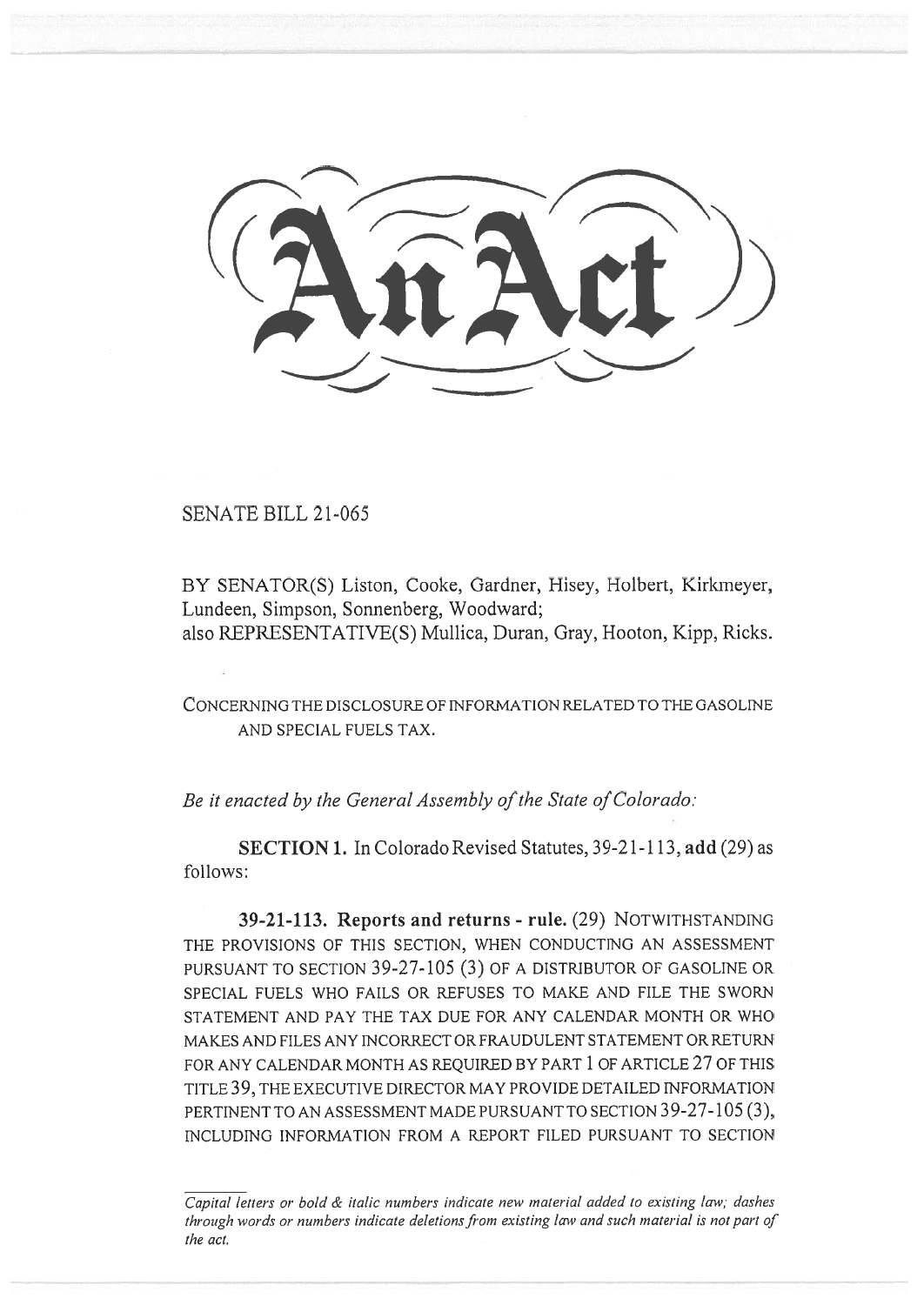39-27-105 (1), TO TAXPAYERS WITH CASES INVOLVING COMMON OR RELATED ISSUES OF FACT OR LAW. PERSONS WHO RECEIVE TAXPAYER INFORMATION PURSUANT TO THIS SUBSECTION (29) ARE SUBJECT TO THE PROVISIONS OF THIS SECTION, INCLUDING THE LIMITATIONS IN SUBSECTION (4) OF THIS . SECTION AND THE PENALTIES IN SUBSECTION (6) OF THIS SECTION REGARDING DISCLOSURE OF TAXPAYER INFORMATION.

SECTION 2. In Colorado Revised Statutes, 39-27-110, add (7) as follows:

39-27-110. Inspection of records. (7) UPON WRITTEN REQUEST BY A LOCAL GOVERNMENT OFFICIAL CONDUCTING INFORMATION GATHERING OR AN OFFICIAL INVESTIGATION RELATED TO AN ALLEGED VIOLATION OF THIS PART 1, A DISTRIBUTOR SHALL DISCLOSE TO A LOCAL GOVERNMENT OFFICIAL ANY BOOKS, PAPERS, OR RECORDS REQUIRED TO BE MAINTAINED BY THIS SECTION. ANY INFORMATION DISCLOSED PURSUANT TO THIS SUBSECTION (7) SHALL BE CONFIDENTIAL AND ANY PERSON DIVULGING THE INFORMATION, EXCEPT AS SUCH DISCLOSURE MAY BE RENDERED NECESSARY BY LAW, SHALL BE SUBJECT TO PENALTIES PROVIDED IN THIS PART 1.

SECTION 3. Act subject to petition - effective date. This act takes effect at 12:01 a.m. on the day following the expiration of the ninety-day period after final adjournment of the general assembly; except that, if a referendum petition is filed pursuant to section 1 (3) of article V of the state constitution against this act or an item, section, or part of this act within such period, then the act, item, section, or part will not take effect unless approved by the people at the general election to be held in